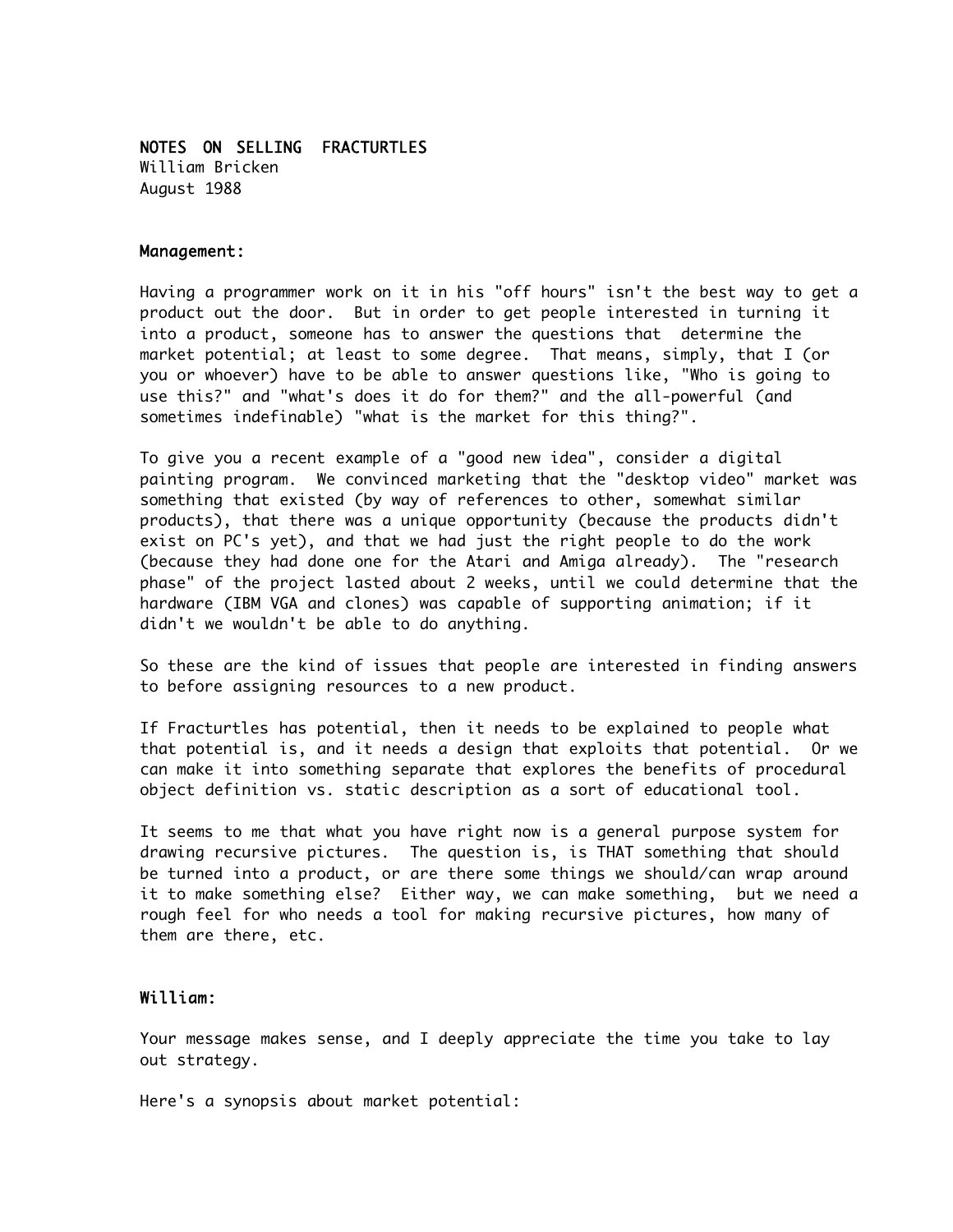Who will use it: anyone who uses a drawing tool.

What does it provide: easy, unique drawing capabilities, including natural modeling of plants, clouds, mountains. Tools for easy specification of complex drawings, including fractals, graftals, iterated spirals, repetitive mechanical parts. Tools for easy duplication of objects, for abstract spatial layouts, for graphical programming including conditional figures. Fast and efficient algorithms for graphics.

What is the market: folks generating drawings that would be enhanced by natural figures, abstract figures, symmetrical figures, mechanical figures. All educational levels, as a compelling toy and as a tool for teaching graphic manipulation. Particularly empowering for young kids.

Why it is a good idea: CAD is moving solidly into modeling, now that drawing is substantially covered. This is a formal modeling tool of extreme generality.

The compelling test: Let's take the prototype into a classroom, let folks play with it, and ask if they would buy it. Multiply the percent yes by the number of kids in the country to estimate the market. Or just do it in house.

Fracturtles is drawing theory. It's a general purpose system for drawing recursive pictures. Have you ever said "recursive pictures" before? Isn't that alone -- a new class of drawing -- sufficient for interest? But Fracturtles is much more. I focused on multiplying drawings but also showed adding drawings. Its a drawing algebra, a system that lets the user enter sketches, while at the same time letting the implementation apply powerful abstract rules and transformations.

I am fairly familiar with capabilities of (low-end) drawing tools, and with their market. This offers unique functionality. We do not know how people will use it, we do know that however they choose to use it, it will not break. There is no way to gather market statistics on new, unique capabilities, cause people don't know to ask for what they haven't yet imagined. I can prove the value given resources. For instance I have expertise in experimental design, and given the support to conduct market surveys, I can do so (my first degree was in market research, under the banner of Social Psychology).

So exactly who do I need to convince? What more do I need to add to create a leap of faith? And where in the above synopsis is there a weak point?